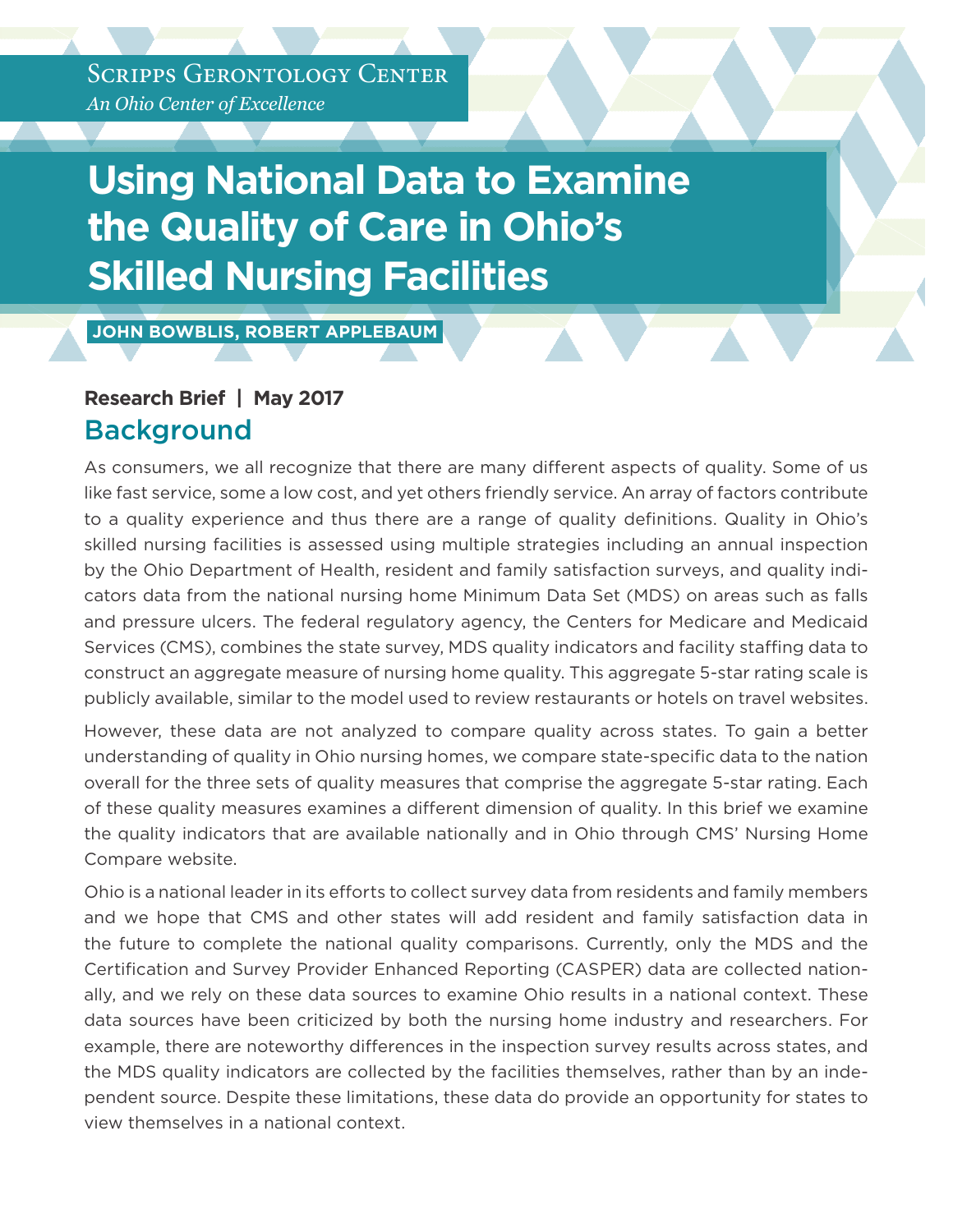# Ohio in Comparison to the Nation and Surrounding States

One of the largest states in the nation, Ohio has the 6th highest number of individuals age 65 and older and the 6th highest supply of nursing home beds. In 2015, Ohio had 962 facilities, containing more than 93,000 beds. Similar to the nation overall, the majority of beds are located in urban areas (75%) and are in proprietary facilities (79%). The typical nursing home has about 100 beds (See Table 1). In 2003, Ohio's Medicaid reimbursement rate was the 6th highest in the nation; by 2009 it had dropped to the 21st highest. Ohio's median private pay daily rate in 2013 was \$239, very close to the national average of \$240 per day.

|                                                   | <b>All Nursing</b><br><b>Facilities</b> | <b>County Homes</b> | <b>Hospital Based</b><br>Long-Term<br><b>Care Unit</b> |
|---------------------------------------------------|-----------------------------------------|---------------------|--------------------------------------------------------|
| <b>Number of Facilities</b>                       | 962                                     | 18                  | 25                                                     |
| Licensed/certified nursing facility beds 12/31/13 | 93,350                                  | 1881                | 1157                                                   |
| Average number of beds available daily            | 92,787                                  | 1877                | 1135                                                   |
| Average number of beds                            | 96                                      | 104                 | 45                                                     |
| Location (percent)                                |                                         |                     |                                                        |
| Urban                                             | 75.3                                    | 55.6                | 80                                                     |
| Rural                                             | 24.7                                    | 44.4                | 20                                                     |
| <b>Ownership</b> (percent)                        |                                         |                     |                                                        |
| Proprietary                                       | 79                                      |                     | 28                                                     |
| Not-for-profit                                    | 18.7                                    |                     | 64                                                     |
| Government                                        | 2.3                                     | 100                 | 8                                                      |

#### Table 1: Ohio's Nursing Facility Characteristics, 2013

**Source:** Biennial Survey of Long-Term Care Facilities, 2013.

In Table 2, we present Ohio and national data for long-stay residents on Medicaid that are aged 65+ for the three areas of quality that comprise the CMS 5-star rating: state survey results, direct care staffing levels, and the MDS quality indicators. Comparative results on the number of facility deficiencies shows that Ohio recorded a weighted average of 5.73 deficiencies, lower than the national weighted average of 5.86, for a ranking of 18 (1= best ranking). In looking at nursing home staffing levels, Ohio facilities recorded 3.48 hours per resident day, slightly below the national average of 3.52 for a ranking of 39th (1= most staff). The RN and LPN nursing staff levels were equivalent to the national average, but the state tested nursing assistants level of 2.24 hours per resident day was below the national average (2.28 for a 39 ranking). Recent changes will shift the staff tracking mechanism from facility reporting to payroll data. A review of the MDS nursing quality indicators shows that Ohio is below the national average on all 10 of the quality indicators, ranging from a 32/50 ranking to a 47 ranking. Ohio's lowest ranking came on the measures examining urinary tract infections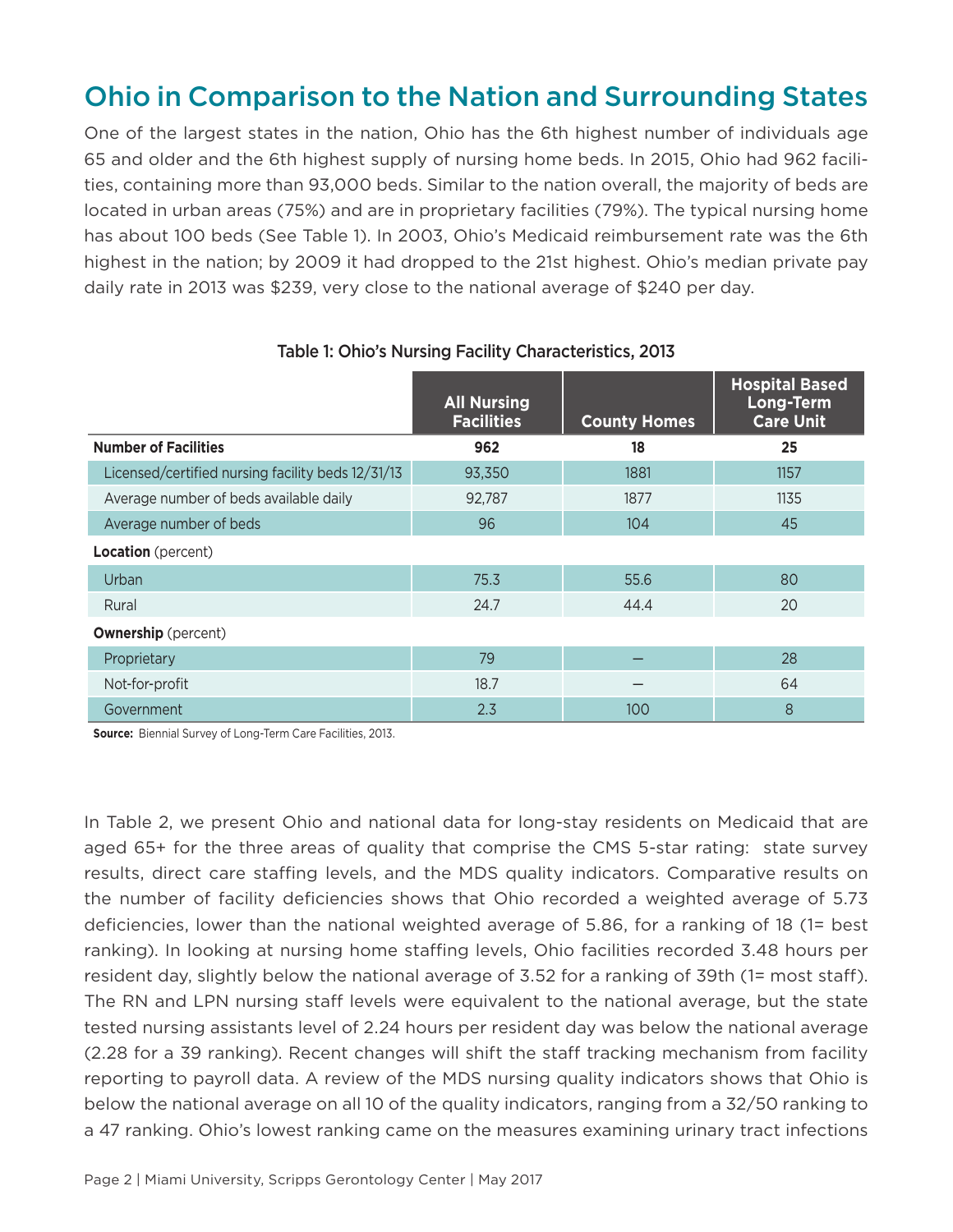(rank 47), unexplained weight loss (rank 47) and use of antipsychotic drugs (23.2% compared to 19.9% for a 46 ranking). On some measures, Ohio's differences in comparison to the best state in the nation were considerable. For example, the use of antipsychotic medications in the lowest state was below 9%.

To place results in a regional context we compared Ohio's data to the surrounding states assuming that they might have similar economic conditions (Table 3). For the average number of deficiencies per facility, two states, Michigan and Pennsylvania, had a lower number of deficiencies, and the remaining three states had a higher number of deficiencies than Ohio. For the staffing measures, only West Virginia ranked lower. Three states, Michigan (10/10 indicators had higher quality scores), Indiana and Pennsylvania (7/10 higher quality scores), ranked above Ohio on average on the MDS quality indicators, and two states, Kentucky and West Virginia, were comparable.

|                                                                 | <b>Ohio</b>    | <b>National</b> |                   |                    |  |  |
|-----------------------------------------------------------------|----------------|-----------------|-------------------|--------------------|--|--|
|                                                                 | <b>Average</b> | <b>Average</b>  | <b>Best State</b> | <b>Worst State</b> |  |  |
| <b>Total Deficiencies</b>                                       |                |                 |                   |                    |  |  |
| <b>Total Number of Deficiencies</b>                             | 5.73           | 5.86            | 4.7               | 7.31               |  |  |
| <b>Direct Care Staffing Levels</b>                              |                |                 |                   |                    |  |  |
| Registered Nurse (HPRD)                                         | 0.42           | 0.42            | 0.57              | 0.37               |  |  |
| Licensed Practical Nurses (HPRD)                                | 0.82           | 0.82            | 0.85              | 0.73               |  |  |
| Certified Nurse Aides (HPRD)                                    | 2.24           | 2.28            | 2.44              | 2.2                |  |  |
| Total Nurse Staffing (HPRD)                                     | 3.48           | 3.52            | 3.71              | 3.41               |  |  |
| <b>Nursing Home Compare Quality Measures (percentage)</b>       |                |                 |                   |                    |  |  |
| Falls with Major Injury                                         | 0.39           | 0.35            | 0.26              | 0.43               |  |  |
| Moderate to Severe Pain                                         | 10.36          | 8.52            | 3.85              | 11.21              |  |  |
| High-Risk Residents with Pressure Ulcers                        | 4.47           | 4.4             | 3.29              | 5.17               |  |  |
| <b>Urinary Tract Infections</b>                                 | 5.22           | 4.67            | 3.16              | 5.28               |  |  |
| Low-Risk Residents Who Lose Control of Bladder/<br><b>Bowel</b> | 48.04          | 46.31           | 28.83             | 62.66              |  |  |
| Catheter Inserted or Left in                                    | 3.05           | 2.95            | 2.51              | 3.72               |  |  |
| <b>Physically Restrained</b>                                    | 1.52           | 1.48            | 0.61              | 1.95               |  |  |
| <b>Weight Loss</b>                                              | 6.73           | 5.91            | 3.77              | 7.07               |  |  |
| Depressive Symptoms                                             | 6.58           | 6.23            | 4.25              | 7.51               |  |  |
| <b>Antipsychotic Medications</b>                                | 23.18          | 19.85           | 8.77              | 26.65              |  |  |

#### Table 2: Adjusted-Nursing Home Quality Indicators Comparing Ohio and the Nation Overall

**Sources:** 2013 Calendar Year MDS and CASPER Data. HPRD = Hours per resident day. (See footnote 1.)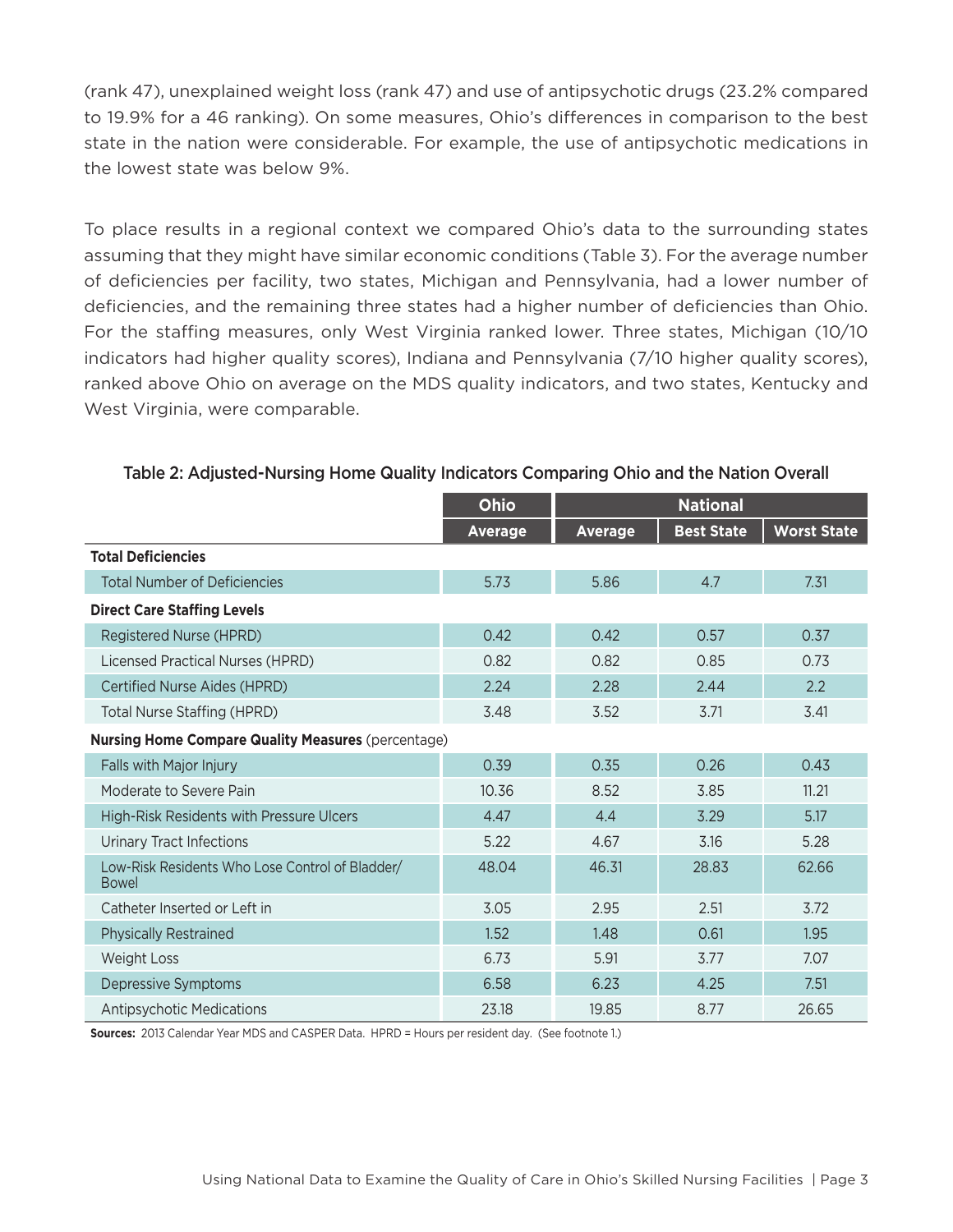|                                                                    | <b>Ohio</b> |      | <b>Indiana</b> |                 | Kentucky |      | <b>Michigan</b> |      |       | Pennsylvania |       | <b>West</b><br><b>Virginia</b> |  |
|--------------------------------------------------------------------|-------------|------|----------------|-----------------|----------|------|-----------------|------|-------|--------------|-------|--------------------------------|--|
|                                                                    | Avg.        | Rank | Avg.           | Rank            | Avg.     | Rank | Avg.            | Rank | Avg.  | Rank         | Avg.  | Rank                           |  |
| <b>Total Deficiencies</b>                                          |             |      |                |                 |          |      |                 |      |       |              |       |                                |  |
| <b>Total Number of Deficiencies</b>                                | 5.73        | 18   | 5.82           | 24              | 5.78     | 21   | 5.57            | 9    | 5.59  | 11           | 5.99  | 38                             |  |
| <b>Direct Care Staffing Levels</b>                                 |             |      |                |                 |          |      |                 |      |       |              |       |                                |  |
| Registered Nurse (HPRD)                                            | 0.42        | 31   | 0.44           | 18              | 0.40     | 41   | 0.43            | 27   | 0.45  | 12           | 0.38  | 48                             |  |
| <b>Licensed Practical Nurses</b><br>(HPRD)                         | 0.82        | 27   | 0.82           | 20              | 0.82     | 24   | 0.82            | 23   | 0.82  | 32           | 0.81  | 34                             |  |
| <b>Certified Nurse Aides</b><br>(HPRD)                             | 2.24        | 39   | 2.34           | $\overline{9}$  | 2.24     | 37   | 2.30            | 17   | 2.33  | 10           | 2.21  | 46                             |  |
| Total Nurse Staffing (HPRD)                                        | 3.48        | 39   | 3.59           | 10 <sup>°</sup> | 3.46     | 41   | 3.55            | 17   | 3.59  | 11           | 3.41  | 50                             |  |
| <b>Nursing Home Compare Quality Measures (percentage)</b>          |             |      |                |                 |          |      |                 |      |       |              |       |                                |  |
| Falls with Major Injury                                            | 0.39        | 36   | 0.39           | 38              | 0.36     | 22   | 0.35            | 19   | 0.33  | 13           | 0.39  | 39                             |  |
| Moderate to Severe Pain                                            | 10.36       | 38   | 10.24          | 36              | 9.63     | 29   | 8.40            | 16   | 8.05  | 13           | 9.65  | 30                             |  |
| High-Risk Residents with<br><b>Pressure Ulcers</b>                 | 4.47        | 35   | 4.31           | 29              | 4.82     | 45   | 3.98            | 17   | 4.67  | 44           | 4.51  | 36                             |  |
| <b>Urinary Tract Infections</b>                                    | 5.22        | 47   | 4.92           | 36              | 5.16     | 42   | 4.68            | 26   | 4.55  | 20           | 5.09  | 41                             |  |
| Low-Risk Residents Who<br>Lose Control of Bladder/<br><b>Bowel</b> | 48.04       | 38   | 56.28          | 47              | 52.00    | 45   | 47.94           | 37   | 59.26 | 49           | 45.13 | 23                             |  |
| Catheter Inserted or Left in                                       | 3.05        | 32   | 3.13           | 39              | 3.22     | 42   | 2.66            | 5    | 2.96  | 26           | 2.98  | 28                             |  |
| <b>Physically Restrained</b>                                       | 1.52        | 34   | 1.40           | 28              | 1.87     | 48   | 1.41            | 29   | 1.53  | 35           | 1.87  | 49                             |  |
| <b>Weight Loss</b>                                                 | 6.73        | 47   | 6.47           | 45              | 6.39     | 44   | 5.73            | 24   | 6.27  | 42           | 6.21  | 39                             |  |
| <b>Depressive Symptoms</b>                                         | 6.58        | 40   | 5.16           | 6               | 6.60     | 41   | 6.02            | 30   | 6.72  | 44           | 6.86  | 46                             |  |
| <b>Antipsychotic Medications</b>                                   | 23.18       | 46   | 18.81          | 28              | 20.50    | 35   | 17.41           | 17   | 18.30 | 25           | 21.12 | 40                             |  |

**Sources:** 2013 Calendar Year MDS and CASPER Data. HPRD = Hours per resident day. (See footnote 1.)

We also examined whether the nature of facility ownership had an impact on the quality measures. As shown in Table 4, Ohio's not-for-profit facilities had higher staffing ratios and fewer deficiencies than Ohio's proprietary nursing homes. Both not-for-profit and proprietary homes in Ohio had fewer deficiencies compared to their national counterparts and were comparable in staffing. For the 10 MDS quality indicators Ohio's not-for-profits had lower quality scores on four items, higher on two and were comparable on the remaining four. In all 10 categories Ohio's proprietary facilities were below the national average.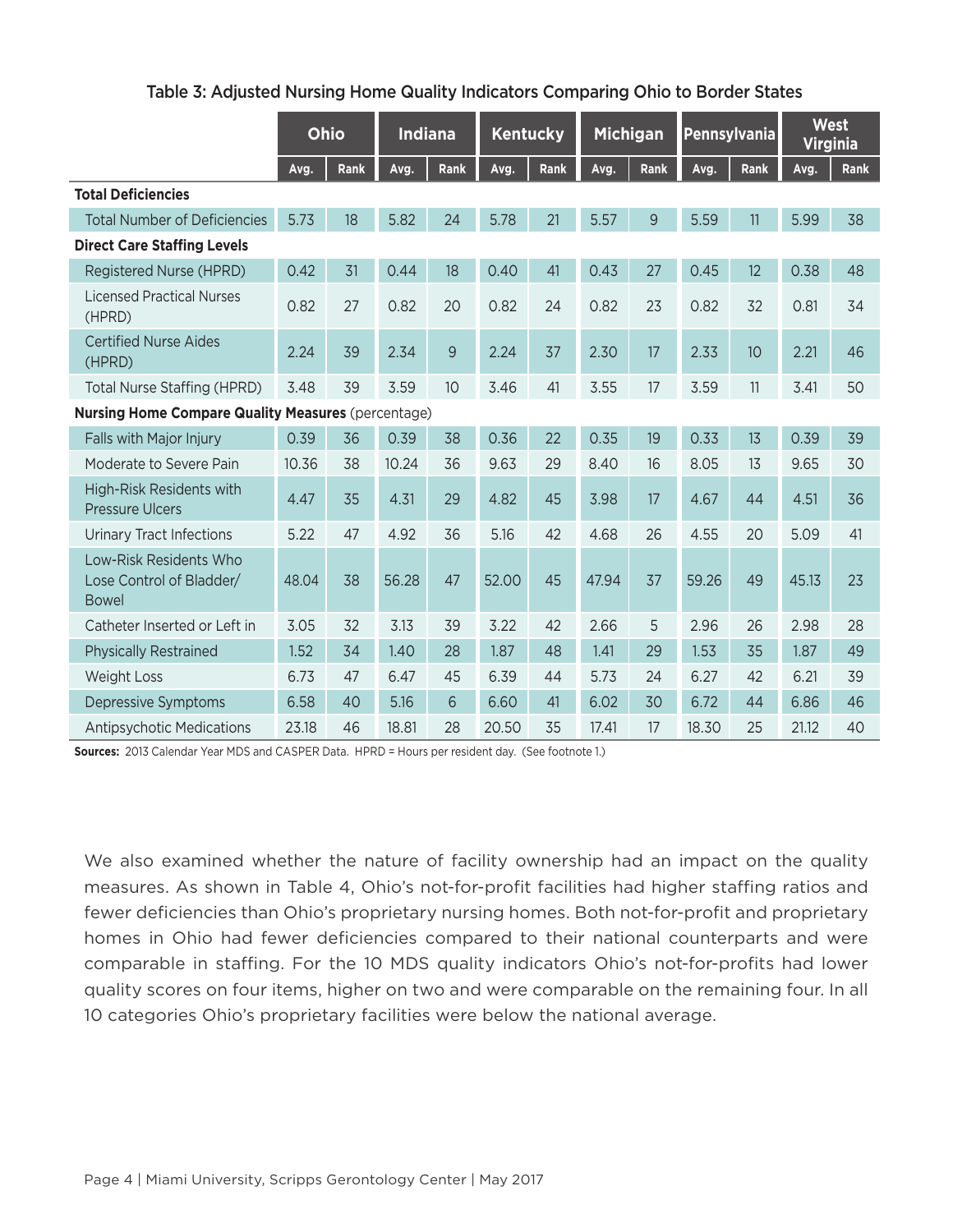Table 4: Adjusted Nursing Home Quality Indicators Comparing Ohio and the Nation Overall by Ownership

|                                                           | <b>For-Profits</b> |                 | <b>Not-For-Profits</b> |                 |  |
|-----------------------------------------------------------|--------------------|-----------------|------------------------|-----------------|--|
|                                                           | Ohio               | <b>National</b> | Ohio                   | <b>National</b> |  |
| <b>Total Deficiencies</b>                                 |                    |                 |                        |                 |  |
| <b>Total Number of Deficiencies</b>                       | 5.95               | 6.13            | 4.8                    | 4.96            |  |
| <b>Direct Care Staffing Levels</b>                        |                    |                 |                        |                 |  |
| Registered Nurse (HPRD)                                   | 0.41               | 0.41            | 0.47                   | 0.46            |  |
| Licensed Practical Nurses (HPRD)                          | 0.82               | 0.83            | 0.8                    | 0.81            |  |
| Certified Nurse Aides (HPRD)                              | 2.18               | 2.2             | 2.45                   | 2.45            |  |
| <b>Total Nurse Staffing (HPRD)</b>                        | 3.41               | 3.44            | 3.72                   | 3.72            |  |
| <b>Nursing Home Compare Quality Measures (percentage)</b> |                    |                 |                        |                 |  |
| Falls with Major Injury                                   | 0.39               | 0.35            | 0.38                   | 0.36            |  |
| Moderate to Severe Pain                                   | 10.27              | 8.14            | 10.38                  | 9.22            |  |
| High-Risk Residents with Pressure Ulcers                  | 4.52               | 4.43            | 4.28                   | 4.38            |  |
| <b>Urinary Tract Infections</b>                           | 5.16               | 4.62            | 5.37                   | 4.9             |  |
| Low-Risk Residents Who Lose Control of Bladder/Bowel      | 47.65              | 45.22           | 50.17                  | 50.45           |  |
| Catheter Inserted or Left in                              | 3.13               | 3.01            | 2.64                   | 2.67            |  |
| <b>Physically Restrained</b>                              | 1.62               | 1.58            | 1.06                   | 1.06            |  |
| <b>Weight Loss</b>                                        | 6.76               | 5.84            | 6.67                   | 6.16            |  |
| Depressive Symptoms                                       | 6.85               | 6.46            | 5.56                   | 5.63            |  |
| <b>Antipsychotic Medications</b>                          | 23.64              | 20.38           | 21.12                  | 17.89           |  |

**Sources:** 2013 Calendar Year MDS and CASPER Data. HPRD = Hours per resident day. (See footnote 1.)

# Summary and Conclusion

As a state with a large number of nursing homes, Ohio often has been a leader in efforts to improve quality. The state has implemented a number of pilot quality initiatives, such as Music and Memory, A Matter of Balance, and Opening Minds through Art. Ohio has also been a leader in developing the Long-Term Care Consumer Guide, a website designed to provide consumers with quality information; including input from residents and families. The state has also experimented with revisions to its reimbursement system to better reward quality. Despite these initiatives to enhance quality, these findings indicate mixed results. Ohio has, on average, fewer deficiencies identified through the state inspection process, but is slightly below the average on the ratio of direct care staff to residents and consistently lower on the MDS quality indicators. While some of these differences are relatively small and the data have limitations, these findings do suggest that the state has some areas for improvement. A continued and ongoing assessment of the quality of Ohio's facilities appears warranted. In particular, efforts to examine the data in greater depth for areas where Ohio has scored well below the national average, such as antipsychotic drug use, is warranted. A more in-depth look at these results could find, for example, that negative results are concentrated in certain